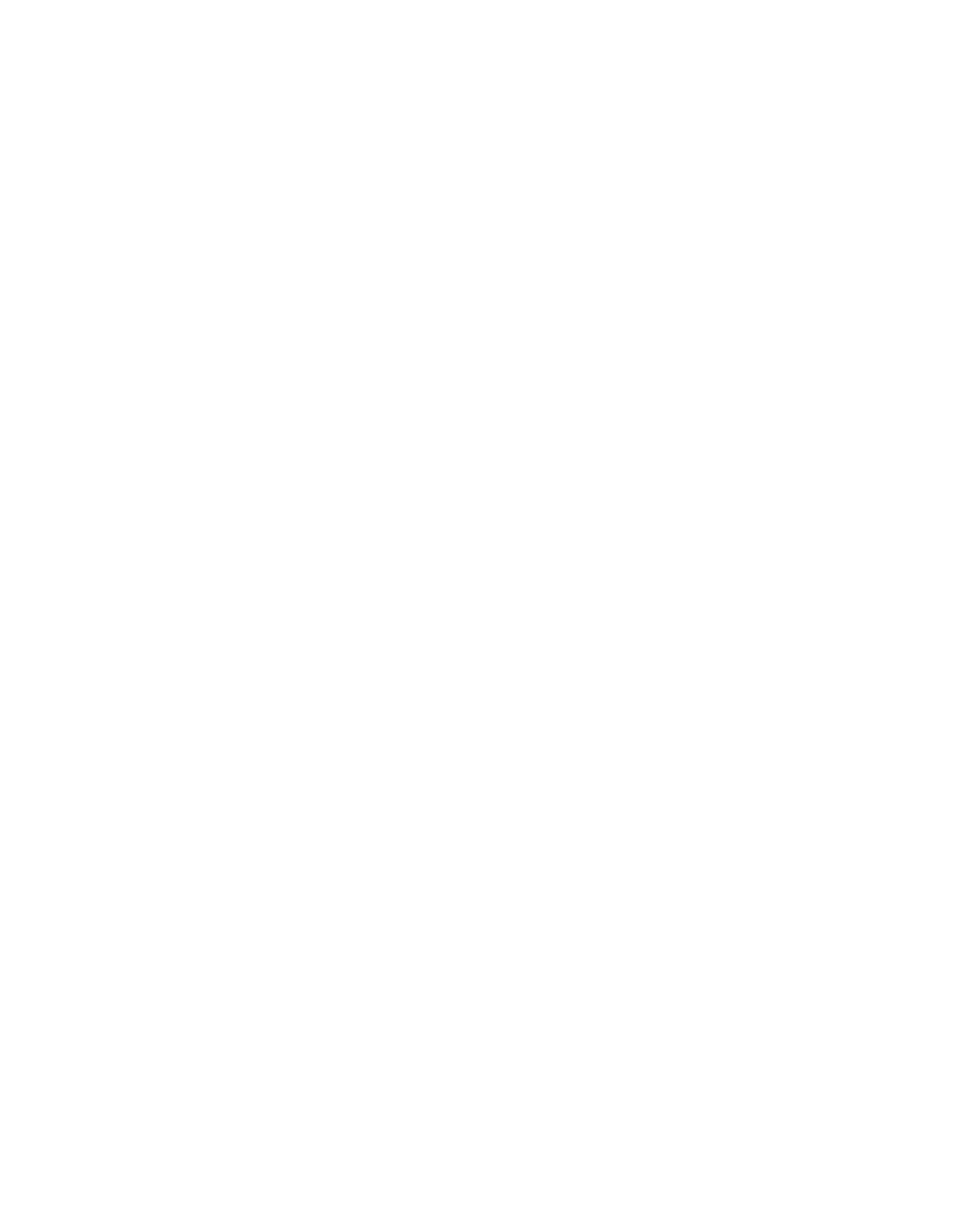#### **HILL, Chief Justice.**

[¶1] Appellant, Martha Lou Mace (Mother), seeks review of an order of the district court issued upon the parties' cross-motions to modify their divorce decree with respect to child custody. In that order, the trial court placed the parties' son (Child) in the primary custody of Michael Arthur Nocera (Father). Mother contends that the district court failed to afford her procedural due process with respect to her motion for a change of judge pursuant to W.R.C.P. 40.1(b), as well as in not removing himself as the presiding judge. She also contends that the trial court erred in allowing a custody evaluator, who was not licensed in Wyoming, to testify at trial, and in failing to take into account the living environment in Father's home. We will affirm.

#### **ISSUES**

[¶2] Mother raises these issues:

1. Did Judge Grant err when he failed to give procedural due process to [Mother] when [she] filed her motion pursuant to [W.R.C.P.] 40.1(b)(2) to change the district judge?

2. Did Judge Grant err in failing to remove himself as the presiding judge when [Mother] filed her motion pursuant to [W.R.C.P.] 40.1(b)(2) for a disqualification for cause of Judge Grant?

3. Did Judge Grant err when he allowed a custody evaluator to testify at trial when that custody evaluator was not licensed in Wyoming?

4. Did Judge Grant err when he failed to take into consideration the living environment of [Father] when he made his custody determination?

Father presents this "counterstatement" of the issues:

I. As a matter of law, may [Mother] legally challenge the testimony of a court-appointed expert – and repudiate her stipulation for his appointment – on grounds that he has no Wyoming license?

II. As a matter of law, can Judge Grant's comment upon the evidence presented in the first day of the trial be regarded as proof of "personal" bias or prejudice, sufficient to render a judge unable to act and rule impartially?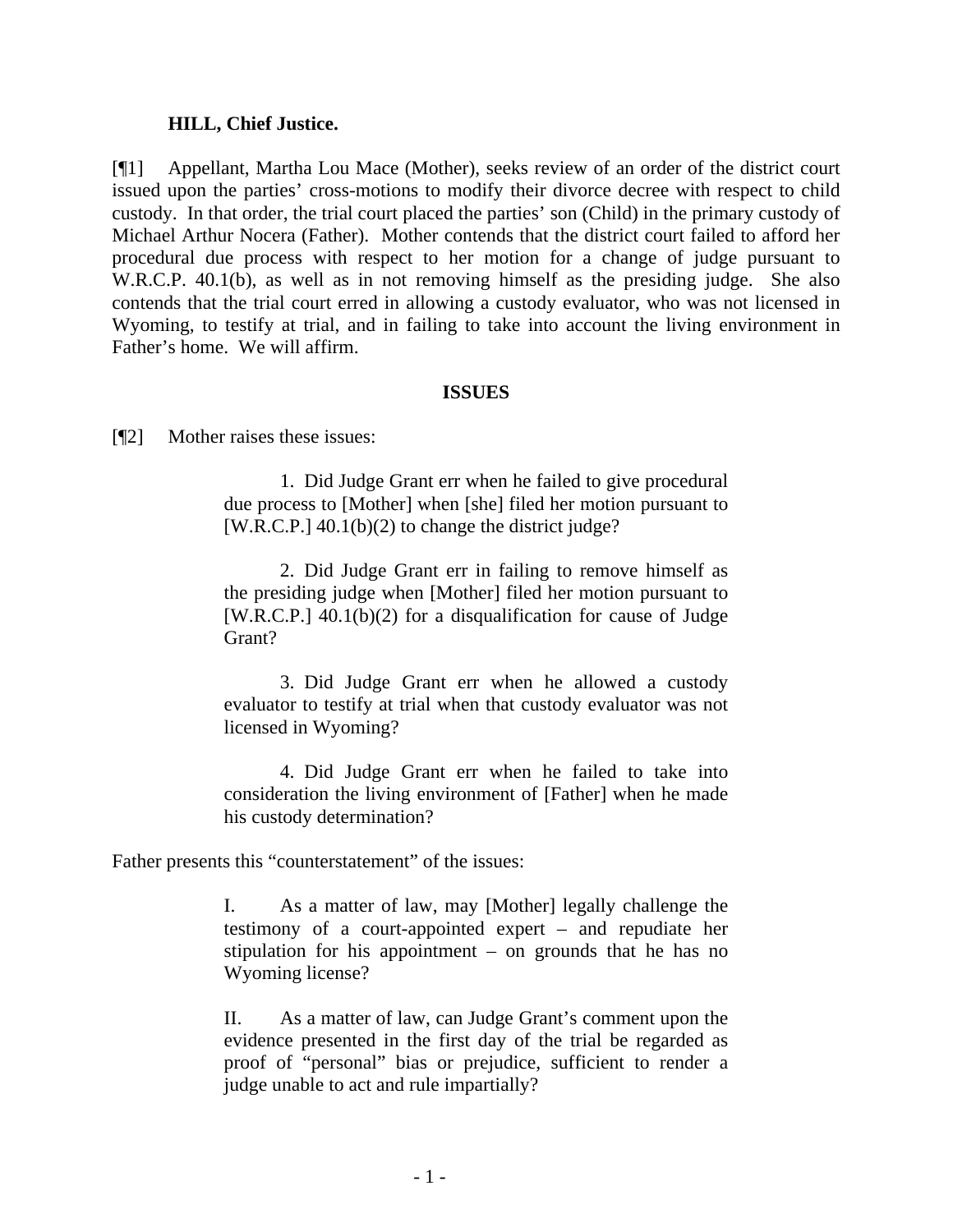III. Did Judge Grant abuse his discretion in awarding custody of [Child] to his Father – as Judge Kautz previously had done in the Eighth Judicial District – because Mother would do her best to deprive Father and [Child] of their relationship?

# **FACTS<sup>1</sup>**

[¶3] The parties were married on January 4, 1993. Child was born on October 12, 1992. On April 7, 1994, Mother filed a complaint for divorce. A Decree of Divorce was entered on May 13, 1994. With respect to custody of Child, the decree provided: "…[Mother] and [Father] shall have custody of the parties' minor child…. [Mother] shall have the primary care, custody and control of the minor child with visitation rights to [Father]."

[¶4] In October 1994, Mother left Wheatland to pursue enhancement of her career, as well as a romantic interest. As a result of that change of circumstances, Father sought and was awarded "sole temporary custody" of Child. On October 17, 1994, Father filed a petition to permanently modify custody, asking that he be awarded primary custody of Child with Mother having visitation. Mother contested the matter. After a hearing on Father's petition, the district court issued a decision letter that summarized the divorce proceedings and the original custody arrangements. The district court noted that the custody arrangements, to which the parties stipulated, operated smoothly so long as both parties lived and worked in Platte County. The district court also noted that Father and Mother were involved in domestic violence incidents, but eventually both parties dropped those matters. At that time Mother resided in Deer Lodge, Montana, with her boyfriend, Kenneth Holkan, whom she met while he was incarcerated in Wheatland for aggravated assault and battery (Mother worked as a jailer while in Wheatland).

[¶5] Employing the "best interests of the child" standard, the district court noted that neither parent had consistently demonstrated good judgment and that each considered Child "a prize to be won." However, finding Mother's testimony not to be credible and that Father was the parent "most likely to provide the child with stability, security, and an open attitude toward the other parent," the court awarded custody to Father and visitation to Mother. Mother sought reconsideration of the modification order, which was denied. When her attorney withdrew from his representation of her, she continued her battle pro se. Eventually, a middle ground was reached and another order modifying custody and visitation, again in favor of Father, was entered on December 8, 1995. The parties reconciled to some degree by 1997, and the district court approved a stipulation that provided for "joint custody" of the Child.

[¶6] On January 19, 2000, Father filed a petition for change of custody, and on February 10, 2000, Mother filed a counter-petition for change of custody. Mother also sought to have the case transferred to the First Judicial District in Cheyenne because all parties resided in

 $\overline{a}$ 

<sup>1</sup> Mother's brief did not include "a statement of the facts relevant to the issues presented for review with appropriate references to documents listed in the index of the transmitted record." W.R.A.P. 7.01(e)(2).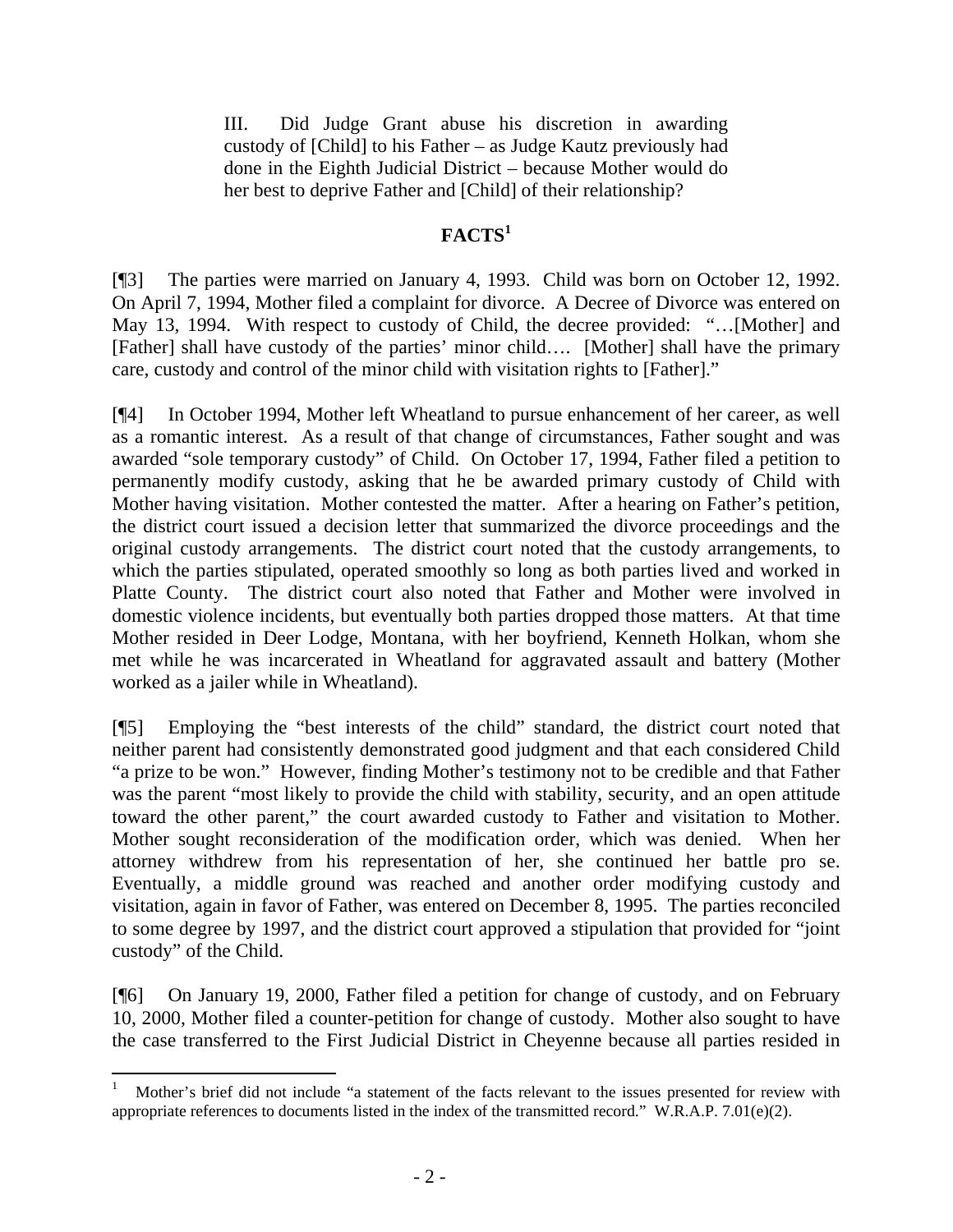Laramie County. Father opposed the transfer. However, the district court agreed that the matter should be transferred to Laramie County, and an order to that effect was entered on April 20, 2000.

[¶7] On August 8, 2000, the parties entered into a stipulation settling the matter of temporary custody pending further hearings, and the district court entered an order effectuating that stipulation on August 15, 2000. Although it is apparent that there were additional proceedings below, so far as the record on appeal shows, the next significant development in this matter occurred on April 12, 2002, when the parties, now including a guardian ad litem, stipulated to a custody evaluation to be done by Jorge L. Figueroa, Ph.D., a licensed psychologist practicing in Fort Collins, Colorado.<sup>2</sup> On December 6, 2002, after Dr. Figueroa's report had been made available to all parties, Mother filed a motion for an additional custody evaluation. Mother contended that she did not "know" Dr. Figueroa was licensed only in Colorado, and not Wyoming, and that his report indicated "an unfair bias" against her. Dr. Figueroa reached a conclusion that Child should be in the primary custody of Father because his was the more stable of the two homes, and Father was the parent most likely to encourage Child's relationship with the other parent. On December 10, 2002, based on Dr. Figueroa's report, as well as other materials in the voluminous record of this case, Father filed a motion for temporary custody. In a decision letter filed of record on December 31, 2002, the district court declined to order a second custody evaluation and set a schedule for a pretrial conference and a trial.

[¶8] The trial in this matter was conducted on three days: March 5, 2003, April 16, 2003, and April 30, 2003. On March  $5<sup>th</sup>$ , the district court heard some brief testimony from Mother, mostly about her contentions that she had obtained a "no contact" order from the police to protect her from Father because he had been threatening her, harassing her by phone, and stalking her. She also repeated her allegations about Father's alcoholism, mental illness, neglect of Child, and general bad character. Rocklon Edmonds, a prosecutor for the City of Cheyenne, testified about his handling of criminal complaints filed by Mother against Father. With respect to those complaints, prosecution of Father was deferred and he was placed on probation. Later, a petition to revoke probation was filed but was dismissed because Mother was not available to testify at the hearing on the motion. Edmonds also testified that he had never issued a "no contact" order for Mother, and against Father, except for perhaps an "informal" suggestion to police to tell people quarreling in circumstances such as those presented in this case, to stay away from each other temporarily. The district court also heard testimony from Dr. Figueroa, the gist of which already has been set forth. Martha Schilling, Ph.D., also testified as a witness that day. She was called on behalf of Mother. Her practice is limited to doing evaluations, including custody evaluations. Her testimony was limited to a critique of Dr. Figueroa's report, which she considered lacking in some respects. However, the source of some of her concerns was information provided to her by Mother that had not been otherwise validated or investigated (nor had much of it been previously reported by Mother in other court proceedings). Mother also called Gina John as

<sup>2</sup> In his report, Dr. Figueroa stated that he had 15 years of experience in providing custody evaluation to Wyoming and Colorado courts.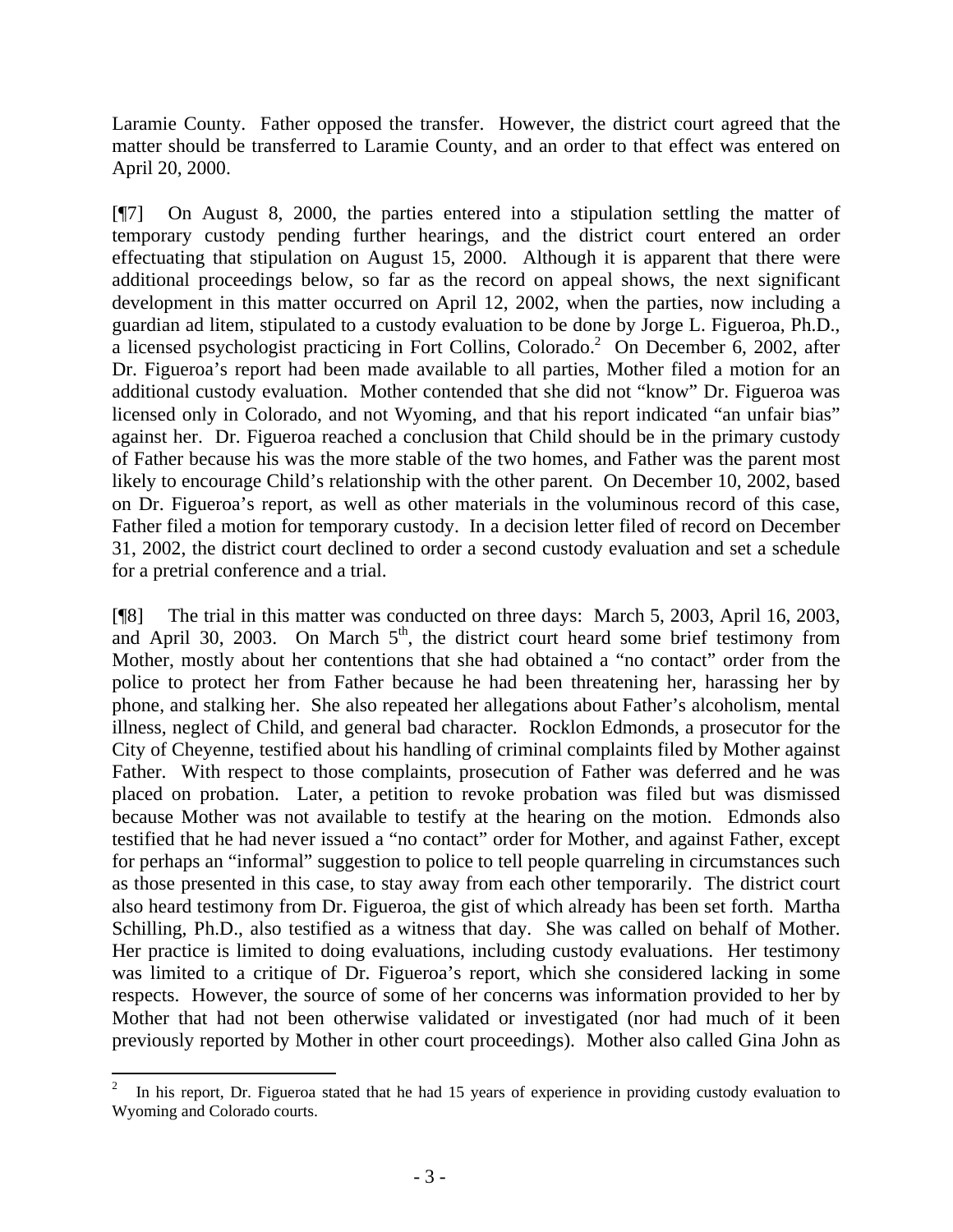a witness. She had been asked to treat Child at the Cheyenne Children's Clinic in 2000- 2001, at Mother's behest, but without Mother first seeking Father's consent. John related that she did therapy but did not do custody evaluations and declined to enter into a therapeutic relationship with Child unless both parents fully consented to it and agreed to cooperate in the process. At the time, she felt she did not have "permission" from Father, although she conceded in cross-examination that she had no reason to believe that Father was opposed to the proposed counseling with her. She also conceded that she did not have a very good recollection of those events and that, because she was no longer employed by the clinic, she did not have access to the records created at the time of these events. In any event, her contact with Child was very limited.

[¶9] Father called Reanne White as a witness. For a time in 1990, the parties lived directly across the street from White. She and her husband continued to be friends with Father even after he moved away (and Mother remained at that location, whereas Father lived six or eight blocks away). She also knew Mother's other children, as well as the Child affected by this matter. Her testimony was principally to the effect that Mother bitterly complained about Father's drinking, infidelity, and general irresponsibility, but she never saw anything that justified those criticisms. In addition, she related that both Father and Child came to visit them almost weekly, and the first three or four times he came to visit, the police came to her house. She testified that she never perceived that Father used his visits to "surveil" Mother, nor did he visit more often than was the custom between them after a police officer told Father he was to have "no contact" with Mother.<sup>3</sup> She also praised Father's parenting abilities and noted that Mother appeared to have her older children raise the younger children, as she worked very long hours. She testified that she did not see Father drink to excess (only a beer or two). The final business of that day of trial was a request by the district court to hear the guardian ad litem's recommendations with respect to an interim custody order. For several years preceding the trial, the custody arrangement had been one week with Mother, then one week with Father. The guardian ad litem did not recommend an interim order that would alter the existing custody arrangement, although she clearly favored awarding custody of Child to Father. Her rejection of the idea of an interim order at that point in the proceedings was based upon a concern that yet another change in custody would not be good for the child, especially if it turned out not to be permanent. In his closing remarks, the district court said this:

> Well, I guess I'm very concerned about Dr. Figueroa's testimony that [Child] should have a stable permanent custody situation soon rather than later, and in view of his recommendation, and apparently, what would be the guardian ad litem's position, that the father should have custody [.] It's hard to imagine. It would be a very, very compelling case that

 $\overline{a}$ 

<sup>3</sup> So far as we are able to ascertain from the record, this was a verbal directive of "no contact" (no specifics provided) and did not emanate from a judicial authority. The basis for it appeared to be that Father continued to visit the Whites even though Mother did not like that. Mother subsequently moved to a new location, and Father and the Whites continued to visit each other on a regular basis, just as they had done for many years.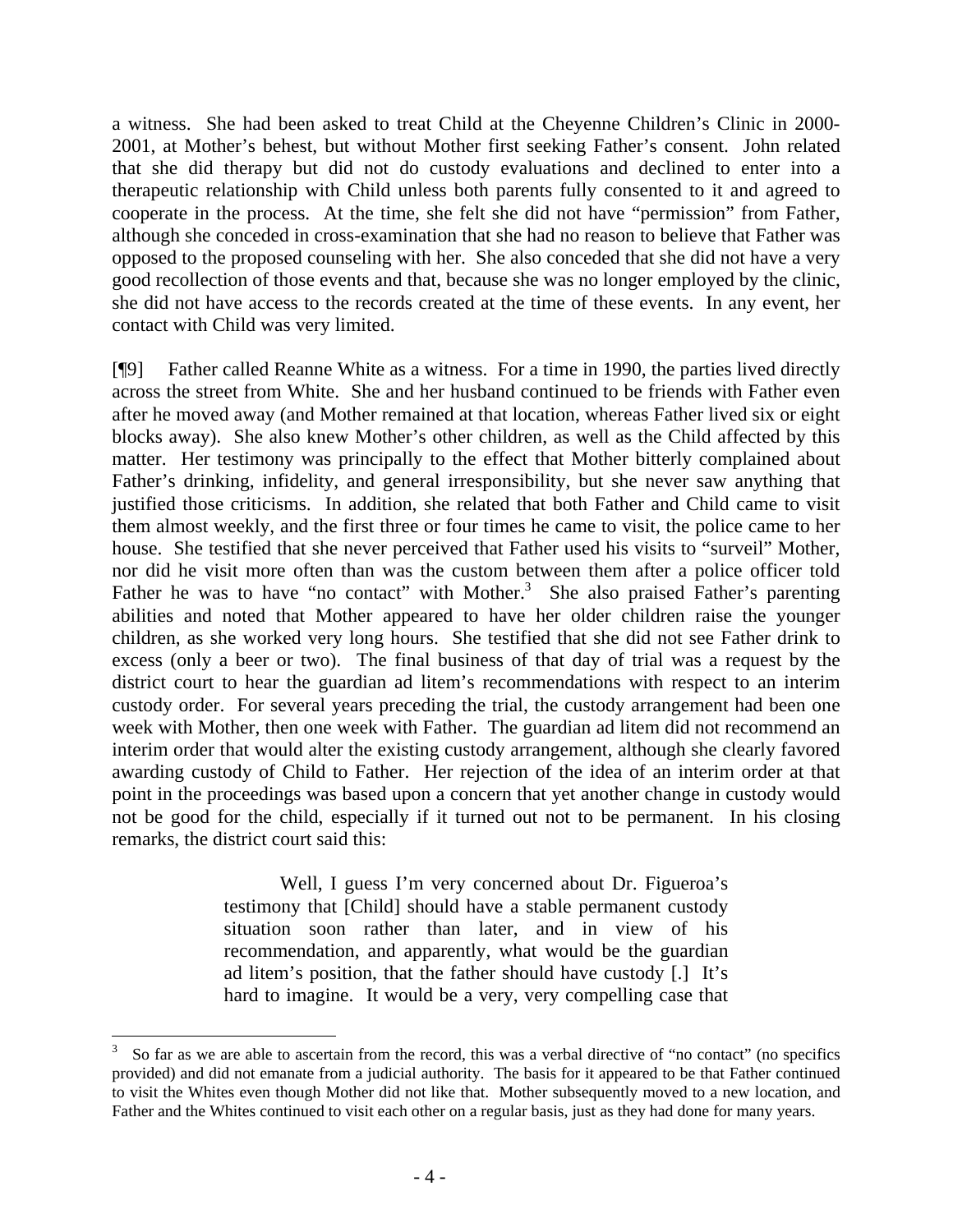the mother would have to show for the Court to go against those very strong and seemingly well-founded recommendations.

Miss Schilling listened to all of Dr. Figueroa's testimony and [had] a copy of his report before, and it seems to me that many of the alleged deficiencies – that is, deficiencies alleged by her and criticism of Dr. Figueroa's evaluation go back to supposed allegations prior to the time these parties even met, prior to 1995.

Judge Kautz and his finding Mr. Nocera has had custody of [Child] for substantial periods of time since the divorce, and this shared custody was [stipulated in] 1997. That is just simply inconceivable to me that the mother would have agreed to this believing the things she apparently believes about him. It is just really hard to conceive of.

Dr. Schilling's critique does not refute any of Dr. Figueroa's conclusions. She only says she would have done the evaluation somewhat differently, and the notion that she would have relied on [Mother's] purported refutation of the report simply seemed unreasonable in the circumstances Dr. Figueroa saw as evidence – as evidence of [Mother's] extreme antagonism toward Mr. Nocera and the unreasonableness of her demands and the unlikelihood of the validity of her perceptions.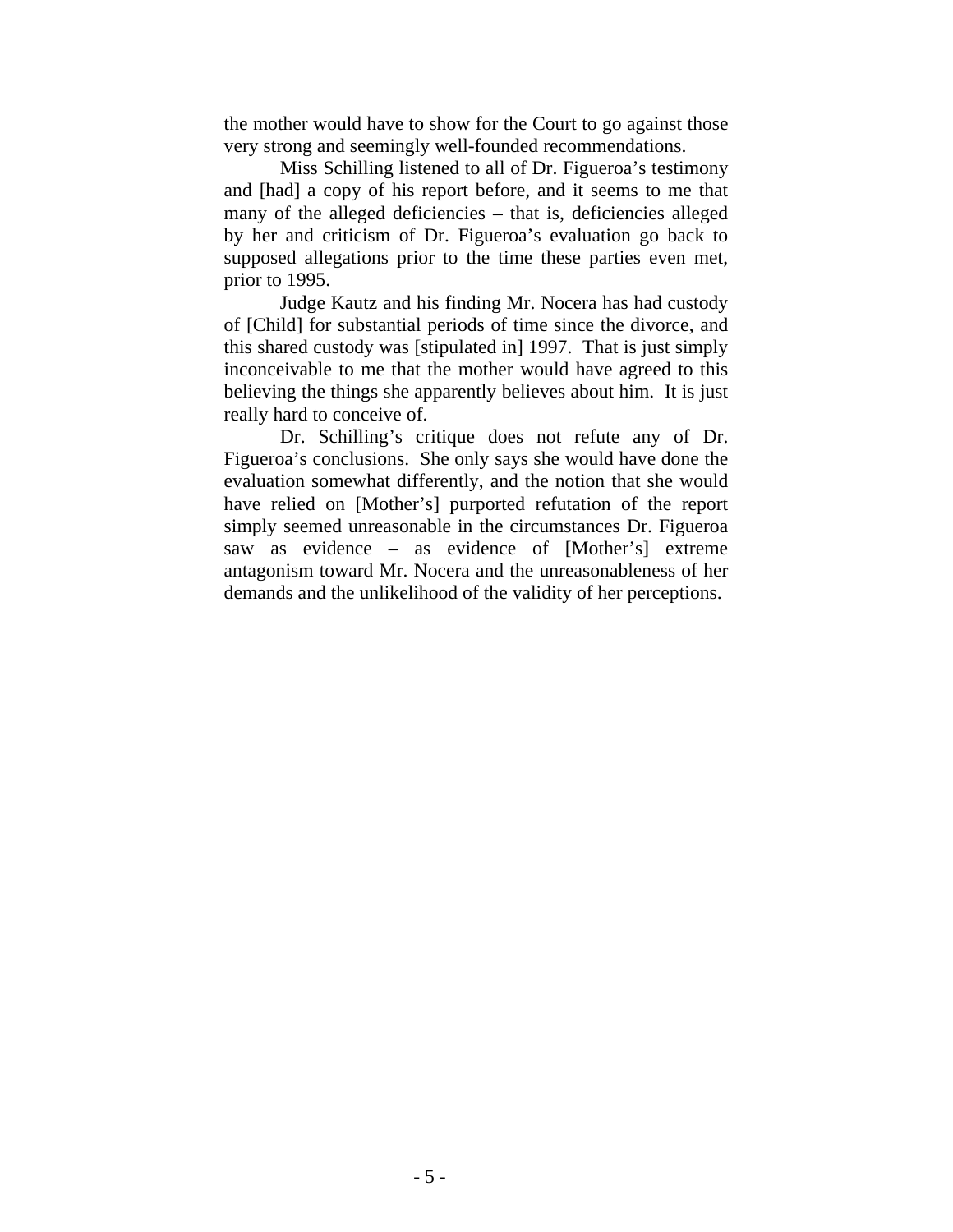So the critique of the evaluated recommendations are really very material to the decision. It just seemed to me [Child] is harmed more every day that he is in this back-and-forth thing. It seems to me almost inherently, at this point, unhelpful for him, not in his best interests, but I guess your recommendation, at this point, is that [an] interim order still not ought not to be done until such time, if there is to be such time, as it would not be tentative in any way.

[¶10] Counsel for Mother vehemently objected to the district court's comments, asserting that they violated her due process rights and deprived her of her day in court. In response to Mother's counsel's concern that the court needed to hear all the evidence, the judge commented: "I cannot imagine what advantage that might be. That's what I'd like to hear." The district court then continued the trial until the next scheduled date for trial, which was to be on April 16, 2003, noting that he would make an interim order at that time.

[¶11] On April 14, 2003, Mother filed a motion to change district judge contending that the presiding judge was "biased or prejudiced" against her. Her affidavit was attached to the motion. The district court set that motion for hearing on April 16, 2003, and it was taken up as the first order of business on that date. Mother's attorney noted that the presiding judge had decided to hear the motion himself, rather than assign it to another judge, but did not specifically object to the proceedings on that basis. The presiding judge made reference to the applicable rule, W.R.C.P. 40.1(b)(2), which allows for just such a circumstance, and noted that the timing of the motion did not afford the trial court the opportunity to assign another judge to hear the motion. The district court declined to hear testimony from Mother and relied only on her affidavit, as well as the argument of counsel and the guardian ad litem, in deciding the motion. Mother's counsel objected to that procedure but did not articulate a specific factual (offer of proof) or legal basis for the objection. In argument, Mother relied on the comments made by the district court at the conclusion of the March  $5<sup>th</sup>$  hearing, as well as a perception that the district court did not pay attention to Dr. Schilling (he was reading court documents and taking notes during her testimony). The district court denied any bias or prejudice against Mother (though he conceded he may have been a bit impatient at times) or that he had prejudged the case. The district court then denied the motion for a change of judge.

[ $[12]$  Father was the first witness to testify on April 16<sup>th</sup>. He related that he agreed to the 1997 modification of child custody at Mother's insistence and against the advice of his counsel. The parties then split up again shortly thereafter and they had an informal custody arrangement for a period of time. When Mother remarried, Father wanted a more formal, structured custody plan in place. An arrangement acceptable to both parties was eventually worked out -- one week with Mother, one week with Father. Suffice it to say, his further testimony related the rather difficult history Mother, Father, and Child had endured together. Mother's current husband, Jake Edward Hardin, testified as to his perceptions of the interactions between Mother, Father, and Child during the time he had been in the picture. A friend of Mother testified that on one occasion, Father had shown up in an inebriated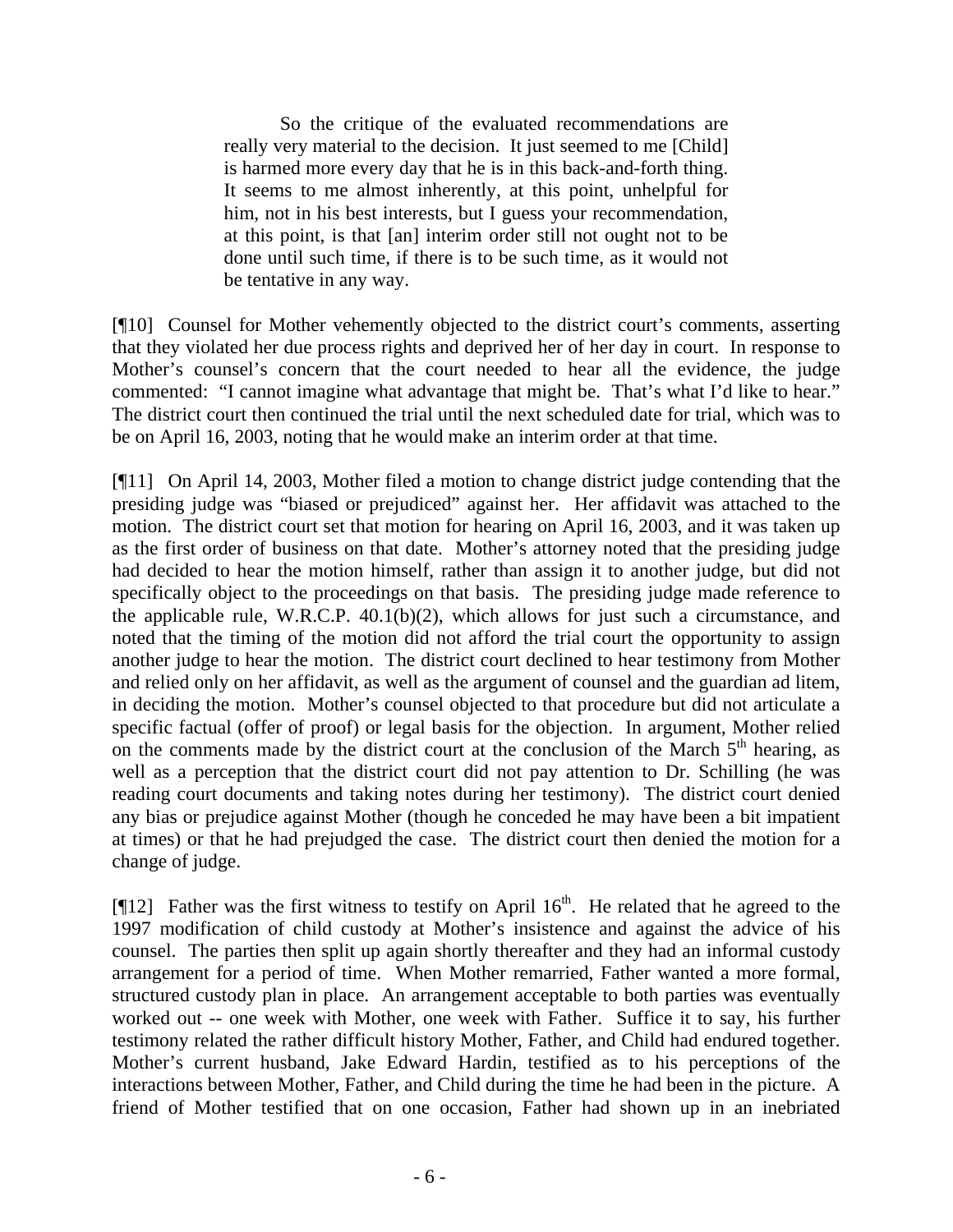condition at Mother's house while Mother was in Hawaii for temporary military duty. Cheyenne Police Officer Bonnie Bristow (formerly Marquart) testified about her investigation of Mother's complaints about phone harassment. A caller ID device showed 50-60 calls from Father to Mother in one 24-hour period. Officer Bristow related that when she delivered a ticket/summons to Father, he was "extremely belligerent," but not intoxicated and not "scary." At that time, she issued Father a verbal "no-contact" order. Officer Bristow admitted on cross-examination that there was no content to the telephone calls at issue, just many calls that were not answered. She also stated that she had no further contact with either Mother or Father since that episode. In connection with the phone call incident, Officer Bristow testified that she went to the Whites' house (they lived across the street from Mother), and told them that if Father "was coming over and doing that kind of activity [spying], that they should be aware of it, and that it is against the law … to do that, to spy on her."

[¶13] The third day of the trial was held on April 30, 2003. The main purpose of that session was to hear Mother's testimony. Mother testified that her main concerns were Father's "stalking, for one thing; the manipulating of these – the principals, teachers." She added to this, "city attorneys, county attorneys, whomever, whoever he spoke with on different occasions to do a multitude of things, criminal." She related that she reconciled with Father in 1997 because: "He said it was a package deal, like I had to put up with him in order to have any kind of contact with [Child], and that was during that time period that he refused to allow me visitation." She testified that Father stalked her "daily." She testified to two incidents (her oldest daughter corroborated one of these incidents), where Father held a gun on Mother and the children and threatened them. However, these incidents were not reported to police and they occurred early in the parties' relationship. Another of Mother's central concerns was that if Father had primary custody of Child, he would use that time to alienate Child from her.

[¶14] At the conclusion of the final day of trial, the district court ruled generally in favor of Father, based upon the evidence presented by the parties, the relative credibility of the parties, Dr. Figueroa's report, and because Father was the parent more likely to foster a positive relationship with the other parent. Since the parties were unable to reach an agreement on visitation, the district court entered an order directing that Child be placed in the primary custody and control of Father, with Mother to have "standard visitation."

### **DISCUSSION**

### **Did the Trial Court Deny Mother Procedural Due Process on the Motion to Change Judge**

[¶15] W.R.C.P. 40.1(b)(2) provides:

….

### **Rule 40.1. Transfer of trial judge and change of judge.**

(b) *Change of Judge*. --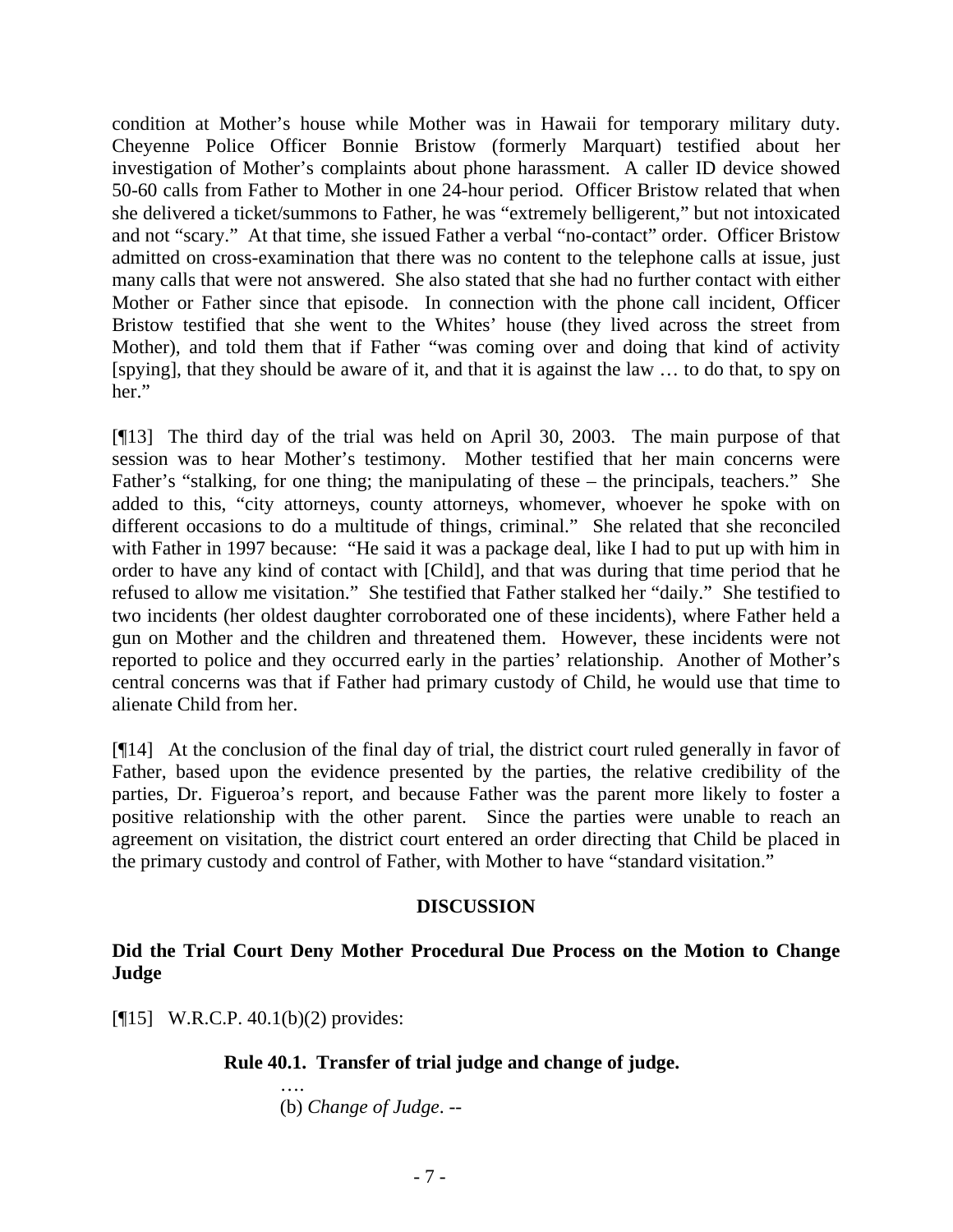…. (2) Disqualification for Cause. -- **Whenever the grounds for such motion become known**, any party may move for a change of district judge on the ground that the presiding judge: (A) has been engaged as counsel in the action prior to being appointed as judge; (B) is interested in the action; (C) is related by consanguinity to a party; (D) is a material witness in the action; or (E) **is biased or prejudiced against the party or the party's counsel**. The motion shall be supported by an affidavit or affidavits of any person or persons, stating sufficient facts to show the existence of such grounds. Prior to a hearing on the motion any party may file counter-affidavits. **The motion shall be heard by the presiding judge**, or **at the discretion of the presiding judge by another judge**. If the motion is granted, the presiding judge shall immediately call in another judge to try the action. [Emphasis added.]

[¶16] Father objected to the motion because of timeliness and because of a lack of notice. The district court sustained those objections. The rule directs that such a motion be filed when the grounds for it become known. We will set out the content of the affidavit in full below, but it is clear that the motion was based upon Mother's perception of the general demeanor of the trial judge during the March 5, 2003 hearing, as well as his comments to Mother and her attorney at the conclusion of the first day of trial. Nonetheless, the motion was not filed until two days before the second day of trial and was not served until the day before trial. The timely filing of such a motion is one of substance and not merely of form. *Barbour v. Barbour*, 518 P.2d 12, 13 (Wyo. 1974); and *see generally*, *Walker v. Walker*, 546 S.E.2d 315, 318 (Ga. 2001) (motion untimely where it was not filed within five days of the time a party learned of the alleged basis for recusal and showed no good cause for delay); and J. H. Cooper, Annotation, *Time for Asserting Disqualification of Judge, and Waiver of Disqualification*, 73 A.L.R.2d 1238, esp. § 10 (1960 and Later Case Service 2004). Given these circumstances, it appears the district court would have been justified in declining to consider the motion because it was untimely.

[¶17] The substance of Mother's affidavit in support of her motion for change of judge was this:

> 1. I request that Judge Grant remove himself from my case. During the hearing on March 5, 2003, I felt that Judge Grant raised his voice to my attorney. Judge Grant also attempted to grant custody of my ten year old son to his father, Michael Nocera without me being allowed to present my side of the case.

> 2. I further feel that Judge Grant showed impatience toward my attorney and prejudice to me by his words and actions during the hearing.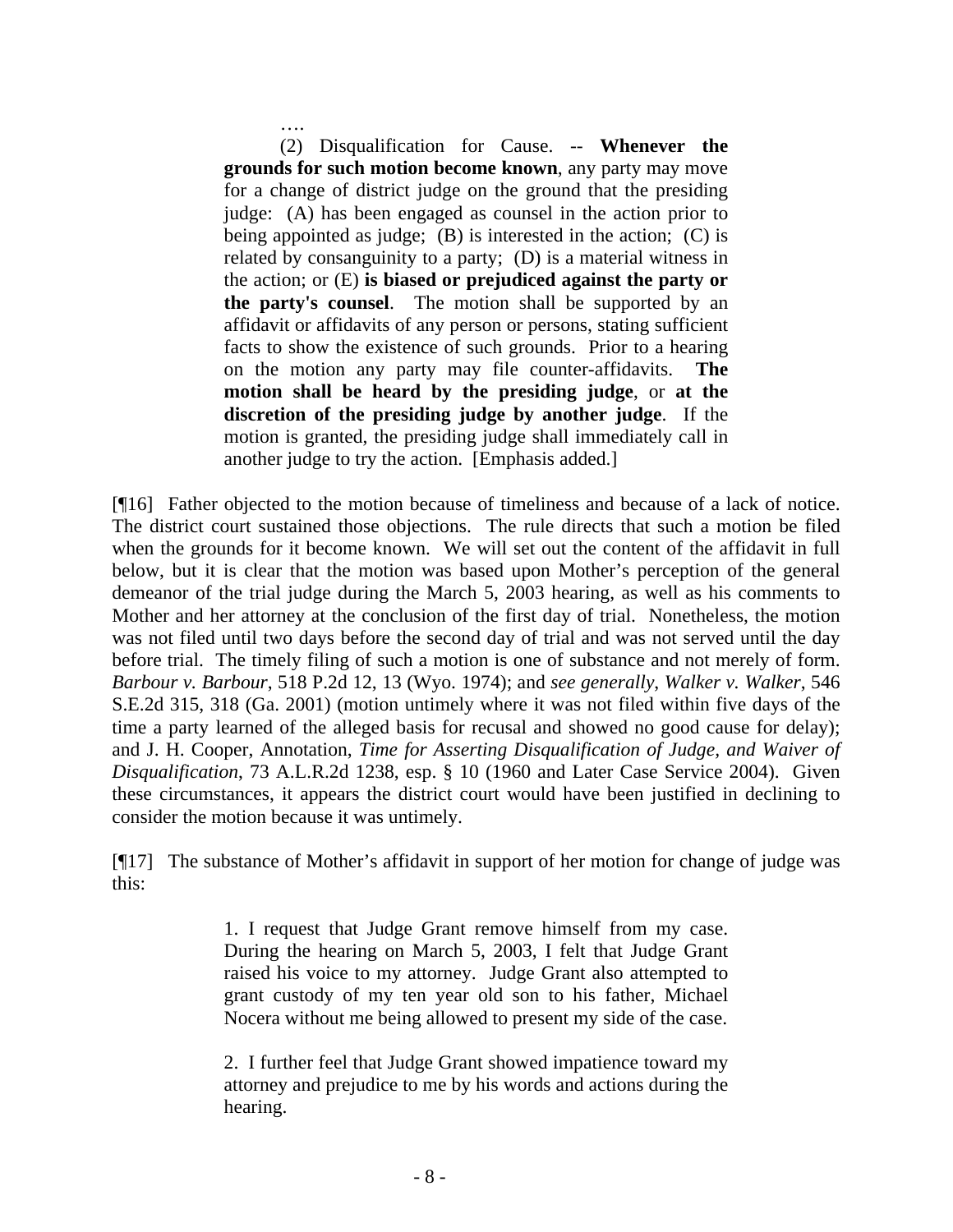3. During the hearing Judge Grant would not allow my attorney to ask further questions of a witness who I considered to be a questionable psychologist from Colorado. When my attorney asked to be allowed to further question this witness, Judge Grant raised his voice and informed my attorney that the witness was dismissed.

4. I believe that the Judge was not paying attention to my psychologist witness as I believe he was reading and writing on papers during her telephone testimony.

5. Judge Grant asked for the guardian ad litem's recommendation as to the custody of my son pending the case being finished, which was without me being allowed to present my side of the case. My attorney objected to this, however, I feel that the Judge yelled at her about continuing to allow my son to be in a situation that causes him harm.

6. Judge Grant said from the bench that I would have to produce some really good evidence to make him change his mind in this case.

7. Due to the actions and statements of Judge Grant, I believe that he is biased and prejudiced regarding my case and has already made up his mind without hearing my side of the case. I strongly believe that I will not be granted an impartial hearing.

[¶18] We have held that notice and the opportunity to be heard are the touchstones of due process of law. *Pecha v. Smith, Keller & Associates*, 942 P.2d 387, 391 (Wyo. 1997). The hearing provided must be appropriate to the case at hand and contemplates the opportunity to be heard at a meaningful time and in a meaningful manner. *Jones v. Jones*, 903 P.2d 545, 548 (Wyo. 1995) (quoting *Moore v. Board of Education*, 836 S.W.2d 943, 947 (Mo. Banc 1992)). The district court held a hearing. The record reflects that the district court declined to hear testimony from Mother's husband, Jake Hardin. Hardin had not submitted an affidavit. Mother's attorney made no offer of proof with respect to what the import of Hardin's testimony would be. Mother was then called to testify. After some discussion, the district court declined to hear Mother's testimony on the change of judge issue, choosing instead to rely solely on her affidavit. Mother's counsel objected. The district court asked for the basis for the objection and counsel replied: "Just an explanation from her in terms of her in person and why it's important to her." Mother's attorney did not make an offer of proof as to what her live testimony might have added to the affidavit. The district court noted that he understood it was important to her, and that her affidavit was in front of him. The district court also commented with respect to Mother's affidavit: "Since this sets forth a number of subjective conclusions, I don't know how you could count it by affidavit."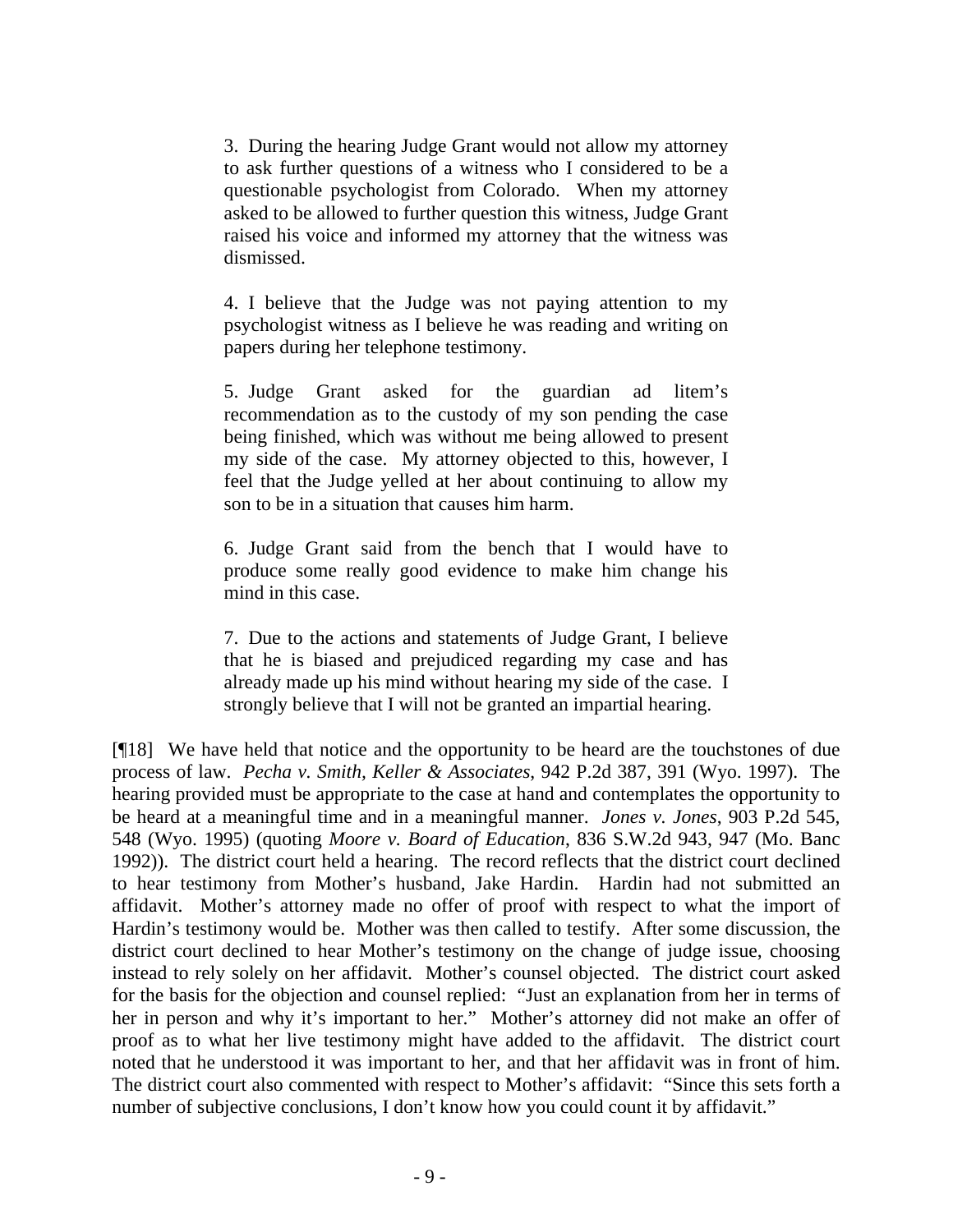#### [¶19] After hearing argument from the parties, the district court made this ruling:

As I've indicated earlier, there are a couple outstanding features of this motion. First and most important, in the view of the Court, is it is a series of conclusionary statements based on subjective opinion, so it is not as easy a thing to deal with if there were some specific factual problems such as the judge had ex parte contact or something of that nature. It's based on a perception of one of the litigants.

Going to the point about the Court's expression of concern about maintaining the status quo while this litigation grinds on and on, certainly, I did express that view, and I think quite properly so. The key, essential, and really only issue in this case is the best interests of the child who has been the object of this combat off and on over a period of nine years.

The expert witness who did the stipulated child custody evaluation expressed grave concern about the well-being of the child in the status quo of 50-50 shared custody. Mrs. Schilling testified by way of a critique of Dr. Figueroa's opinion, and Mr. Moxley's correct, I was taking notes during the telephone testimony of Dr. Schilling, and I was listening, I think quite attentively, to that testimony, and the crux of it is that she did not purport to take issue with any of the evaluators' conclusions, opinions; rather, she testified that there are some items of methodology that she would have differed on. She would have conducted the evaluation in a somewhat different way.

She simply didn't try to refute any of the essential and important conclusions or opinions of the stipulated custody evaluator, and it was on the basis of that man's testimony that the Court expressed concern, and that concern, of course, remained as to a perceived impatience.

I would say there is some impatience on behalf of the Court concerning this case. As I indicated earlier, it has gone on now for nine years. These parties have been on and off again, one time or another, back together, and then apparent – and they stipulate changes in the order. They continue to fight.

Judge Kautz held a trial and did a decision letter with findings. Those are all in the file. So any impatience is with the extended nature of this litigation while the best interests of the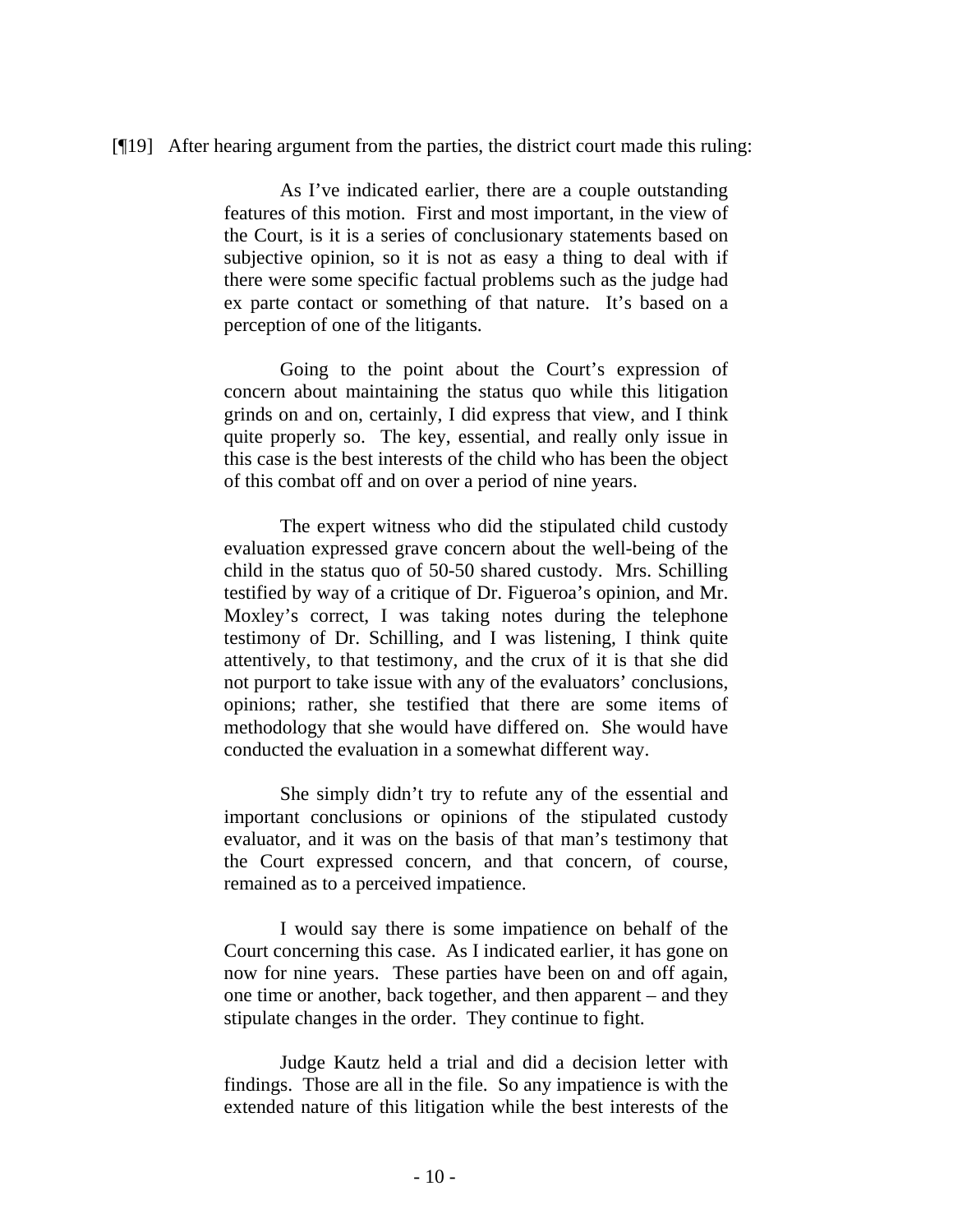child sort of languishes. It seems to me it's yet another case of parental combat not in the interests of the child but regardless of the interests of the child. I think the evidence in this case thus far supports that.

My recollection comports with that of Mr. Moxley with respect to the termination of the interrogation of the witness. Those things can – simply cannot be allowed to go on endlessly. At some point, somebody cannot have the last word in interrogating the witness. $\frac{4}{1}$  I think the rules clearly support the authority to control that sort of thing. There's no impropriety there.

So as to any impatience shown, specifically to Mrs. Serelson, that of course, is not directed to her in any way. Mrs. Serelson [has] practiced before this Court for many years. She's a highly competent attorney, well respected, and she's always been accorded commensurate treatment by the Court and will be.

She happens to be counsel in a piece of litigation that would try the patience of anyone, I believe. So there was no improper premature termination of the examination of the witness.

Affiant says the Court was not paying attention to psychologist's witness, Miss Schilling; was reading and writing on papers. Of course, that is critically important what she said about Dr. Figueroa's evaluation, and I was taking notes on her testimony, and as I say, that testimony was a critique going plainly to some of the methodology.

Asking for the guardian ad litem's recommendation on an interim order, that consideration of that was very much in the best interests of the child. If I didn't sit on the bench, I'd have to produce some really good evidence to make him change his mind in this case. That, of course, is not verbatim. I believe I did express the view there would have to be a compelling case

<sup>4</sup> The record reflects that Dr. Figueroa testified on direct examination for 50 pages in the transcript, on crossexamination for 32 pages, was questioned by the guardian ad litem for 13 pages, and was on re-direct for 9 pages. When Mother's attorney asked to re-cross, the district court said: "No. We've beat this to death." However, the district court then relented somewhat, asking Dr. Figueroa a couple of questions himself. The district court then permitted Mother's attorney some limited re-cross before the witness was excused. Mother has not presented, either below or before this Court, a statement of what additional questions she would have asked had she been afforded additional opportunity(ies) to do so.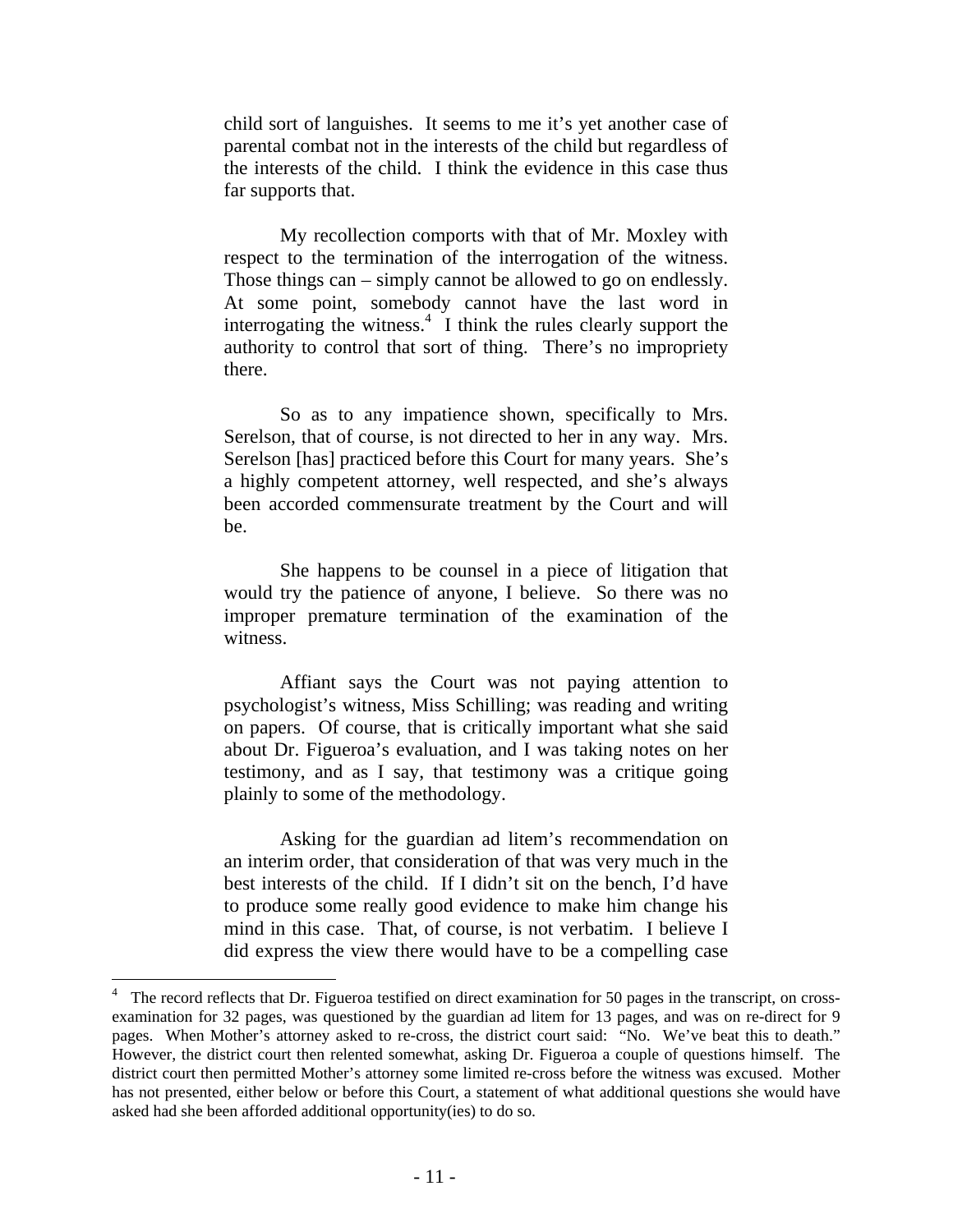to overcome the strength of the evidence that the Court had heard so far to that point.

Finally, I would say I think it's a bizarre notion that a judge might be biased by the facts, by the evidence. An oxymoron of sorts, it seems to me. The other overriding feature of the motion in the affidavit that I referred to earlier is the matter of timeliness and timing. Here we are five or six weeks from that hearing. According to the rule, when the basis becomes known, this motion will be brought.

Well, there's nothing in this affidavit except reference to what occurred at that hearing five or six weeks ago. So it was certainly not brought when the alleged biases became known, and so to grant this motion would interpose yet another delay in this matter, which I think would be unconscionable.

So the motion for change of judge is denied.

[¶20] After examining the information set out above, we conclude that the district court heard the motion for change of judge as contemplated by the governing rule, and in a manner appropriate to these circumstances. The district court gave the motion substantive consideration, and it did not deprive Mother of due process of law.

# **Did the District Court Err in Not Granting the Motion to Change Judge**

[¶21] Mother also contends that the trial judge was duty bound to recuse himself in these circumstances. A trial judge need only recuse himself if he determines that the facts set out in the affidavit, taken as true, are such that they would convince a reasonable man that he harbored a personal as opposed to a judicial bias against a party. *See Hopkinson v. State*, 679 P.2d 1008, 1032 (Wyo. 1984). Further, we have said:

> We have defined bias and prejudice as follows: "Prejudice involves a prejudgment or forming of an opinion without sufficient knowledge or examination. Bias is a leaning of the mind or an inclination toward one person over another." *Cline v. Sawyer*, 600 P.2d 725, 729 (Wyo.1979). The fair meaning of any remark made by the trial judge must be interpreted in light of the context in which it was made. *Brown v. State*, 816 P.2d 818, 824 (Wyo.1991).

*Metz v. Metz*, 2003 WY 3, ¶ 20, 61 P.3d 383, ¶ 20 (Wyo. 2003); *also see Richardson v. Richardson*, 868 P.2d 259, 262-63 (Wyo. 1994); and *TZ Land & Cattle Company v. Condict*, 795 P.2d 1204, 1211-12 (Wyo. 1990).